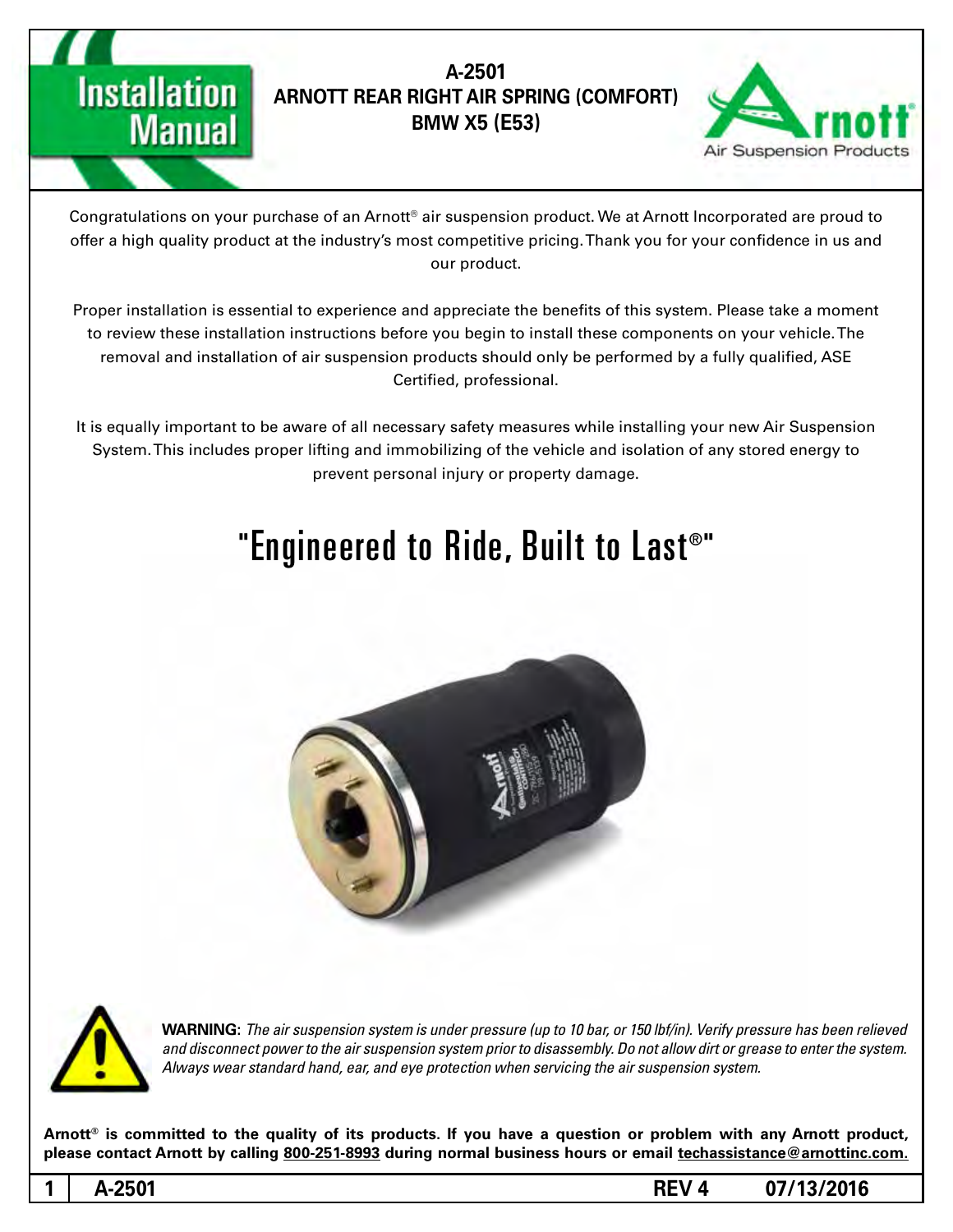

## A-2501 **(ARNOTT REAR RIGHT AIR SPRING (COMFORT) BMW X5 (E53)**



## **GENERAL INFORMATION:**

Reading this manual signifies your agreement to the terms of the general release, waiver of liability, and hold harmless agreement, the full text of which is available at www.arnottinc.com.

- Not to be stored below  $5^{\circ}$ F (-15 $^{\circ}$ C) or above 122 $^{\circ}$ F (50 $^{\circ}$ C).
- Avoid damage to air lines and cables.
- Removal and installation is only to be performed by fully qualified personnel.
- Use car manufacturer's diagnostic software.

**CAUTION:** Damage to the vehicle and air suspension system can be incurred if work is carried out in a manner other than specified *in the instructions or in a different sequence.* 



 *to how on manual s'owner your consult components electric with working while circuits short of possibility the avoid To* disconnect your battery.



*Consult your vehicle owner's manual, service manual, or car dealer for the correct jacking points on your vehicle and for* additional care, safety and maintenance instructions. Under no circumstances should any work be completed underneath the vehicle if it is not adequately supported, as serious injuries and death can occur.

### **AIR SPRING REMOVAL**

1. OPEN TRUNK LID, UNLOCK LUGGAGE COMPARTMENT FLOOR TRIM PANEL (1) AT HANDLE (2) AND REMOVE. (FIGURE A)



- 2. RAISE THE VEHICLE.
- 3. REMOVE THE REAR WHEEL.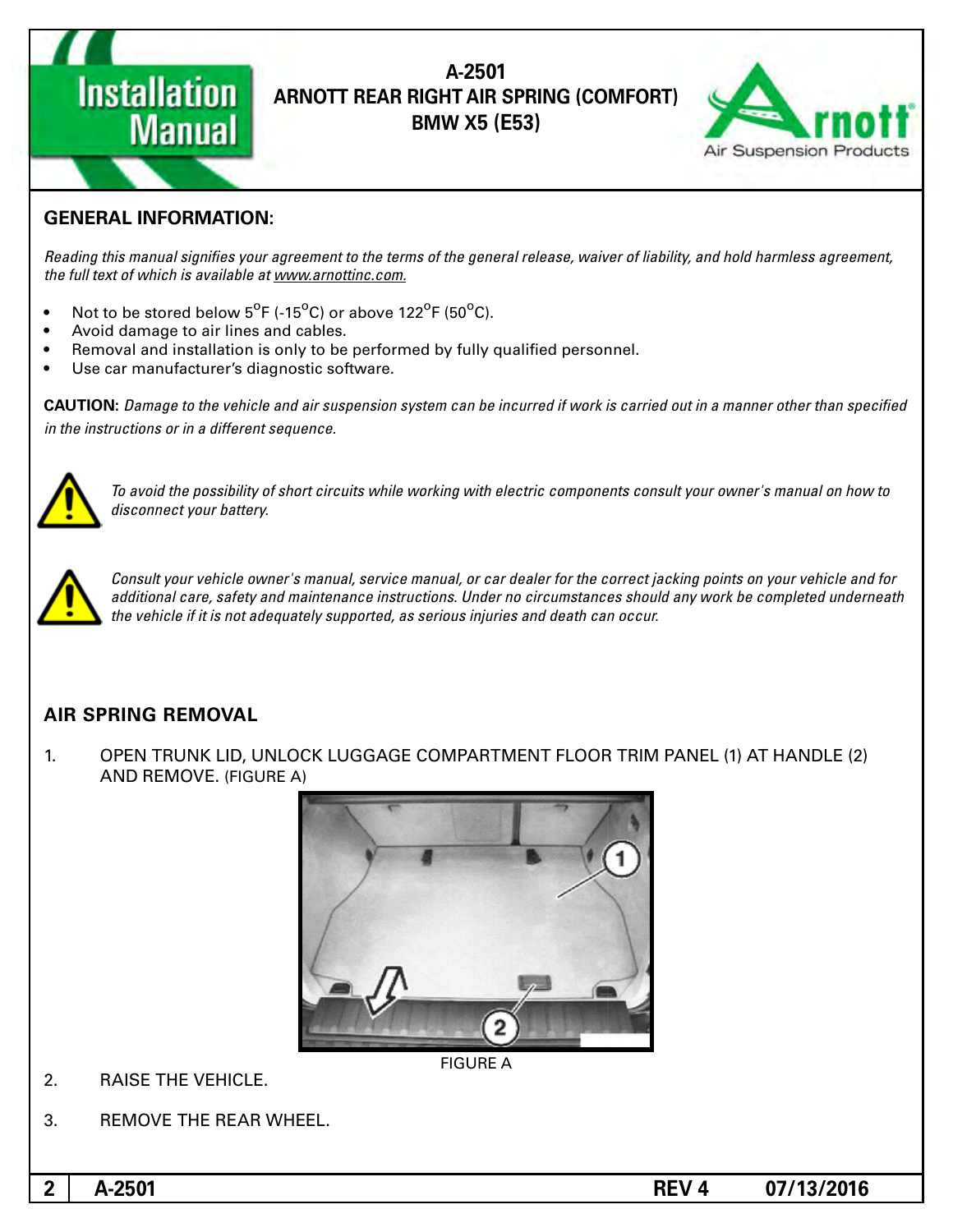